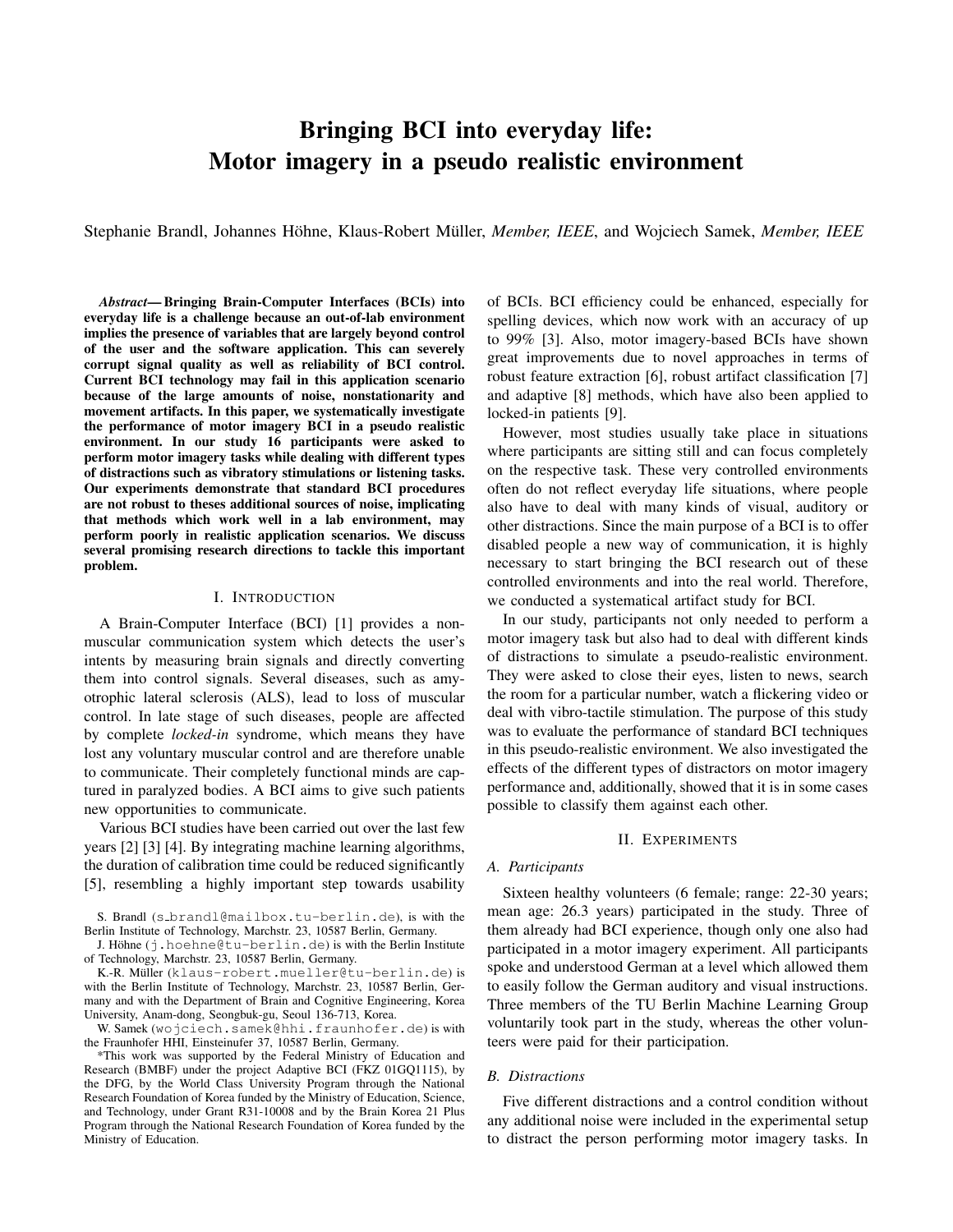the following we explain the design and motivation for these distractions.

Clean: No distraction was added, making this condition the control group.

Closed Eyes: Participants were asked to close their eyes during the motor imagery task. The main intention behind this was to see the effect of a more prominent alpha rhythm, which, after spectral filtering, may overlay the motor taskrelated mu rhythm, since both appear within a similar frequency band (8-13Hz). This condition was the main reason for giving the instructions and feedback over headphones instead of visually.

News: A news sequence was played during four trials over the headphones. For this purpose, parts of a public German newscast (Tagesschau) had been cut into sequences of 26 seconds, containing both, current news and news from 1994. Every news sequence was played exactly once (except for participant *od*, for whom some files were played twice) in each experiment. The purpose of this task was to distract the participant and to also investigate the influence of the activated auditory cortex on motor imagery performance. The volume was adapted such that it was still possible to clearly receive the instructions.

Numbers: A window appeared on the screen requesting the participant to find a certain letter to match with a stated number. For this purpose, 26 pieces of paper had been put up on the wall in front of the participant as well as on the right and left side of the room, so that it was necessary to turn the head in order to see the different sheets of paper. The numbers from 1 to 26 and all letters from the classical Latin alphabet were randomly mixed together in a way that each piece of paper had a combination of one capital letter and a number written on it. The participant was asked to search the room for the respective sheet with the correct combination of number and letter. If the participant found it, he was expected to say the letter out loud so we could count the found letters. Each combination was connected to one trial, such that the window changed after 7 seconds and the participant then had to search for another letter. Each combination was shown two or three times during one experiment. Although we counted the found letters, the main task was still to imagine the respective hand movement. The average across all 16 experiments of found letters was 59.7 out of 72, in a range from 40 to 68. We included this task to investigate the effect of additional muscular artifacts and additional distraction on the results of the motor imagery task.

Flicker: A video was played on a screen with a flicker in gray shades which altered the background at a frequency of 10 Hz. The purpose of this task was to identify the influence of the *steady state visually evoked potential* (SSVEP) [10] on the classification rate.

Stimulation: On the insides of both forearms of each participant, two vibration tactiles with a diameter of 3cm were taped, one approximately over the wrist and the other just below the elbow, such that it was still possible to comfortably bend the arm. Vibratory stimulation was carried out using carrier frequencies of 50 and 100Hz, each modulated at 9, 10 and 11Hz respectively. The main goal here was to analyze the influence of the *steady state vibration somatosensory evoked potential* (SSVSEP) which has already been investigated in [11] and used for BCI in [12]. We expected an overlap in the somatosensory area of the evoked potential, due to vibration stimulation, and ERS/ERD effects, due to motor imagery.

# *C. Experimental Setup*

During the experiment, the participant sat in an armchair at a distance of about 1m away from a 24" (16:10) computer screen. Furthermore, the participant was wearing headphones to receive auditory instructions.

A Fast'n Easy Cap (EasyCap GmbH) with 63 wet Ag/AgCl electrodes placed at symmetrical positions based on the International 10–20 system [13] was used for recording the EEG signals. The signals were referenced to the nose. Two 32-channel amplifiers (Brain Products) were used to amplify the signals, which were sampled at 1000 Hz.

The recording lasted about 90 minutes. Including the time needed for preparing the cap and the breaks in between, each experimental session lasted about three hours. Before the main experiment started, some baseline EEG recordings were carried out, during which the participant had to alternately open and close both eyes for about 15 seconds, with 4 repetitions each.

The main experiment was divided into 7 runs, each run lasting about 10 minutes. The first run was used as a calibration phase, where no feedback was given and no distractions were added. Each run after the calibration phase included 12 trials per distraction (including the *clean* condition) with each trial lasting about 4.5 seconds and consisting of one motor imagery task. The participant received instructions over the headphones at the beginning of each trial, which consisted of *left* and *right* announcements (since they were in German, they actually were *links* and *rechts* announcements). After 4.5 seconds, there was a *stop* announcement followed by a break, which lasted 2.5 seconds, before the next trial started. Every three to four minutes there was a possibility for a larger break if desired.

During the calibration phase, Laplacian filters [14] of electrodes C3 and C4 were calculated and an LDA classifier (linear discriminant analysis) was trained upon the spectral power of the signals in a broad band (9-13Hz and 18-26 Hz). Since the intention was to compare different methods, none of them was used during the experiment so that no participant could adapt a strategy to the respective method. The main purpose for the online classification was to give the volunteers some kind of feedback, hoping that this would keep their motivation levels high.

After the calibration phase, the trained classifer was applied to classify the imagined hand movements and to provide auditory feedback through the classifier's decision. This means that the trial started as before with a *left* or *right* instruction, and was ended by the *stop* announcement, followed by *decision left (Entscheidung links)* or *decision right (Entscheidung rechts)* during the 2.5 seconds break.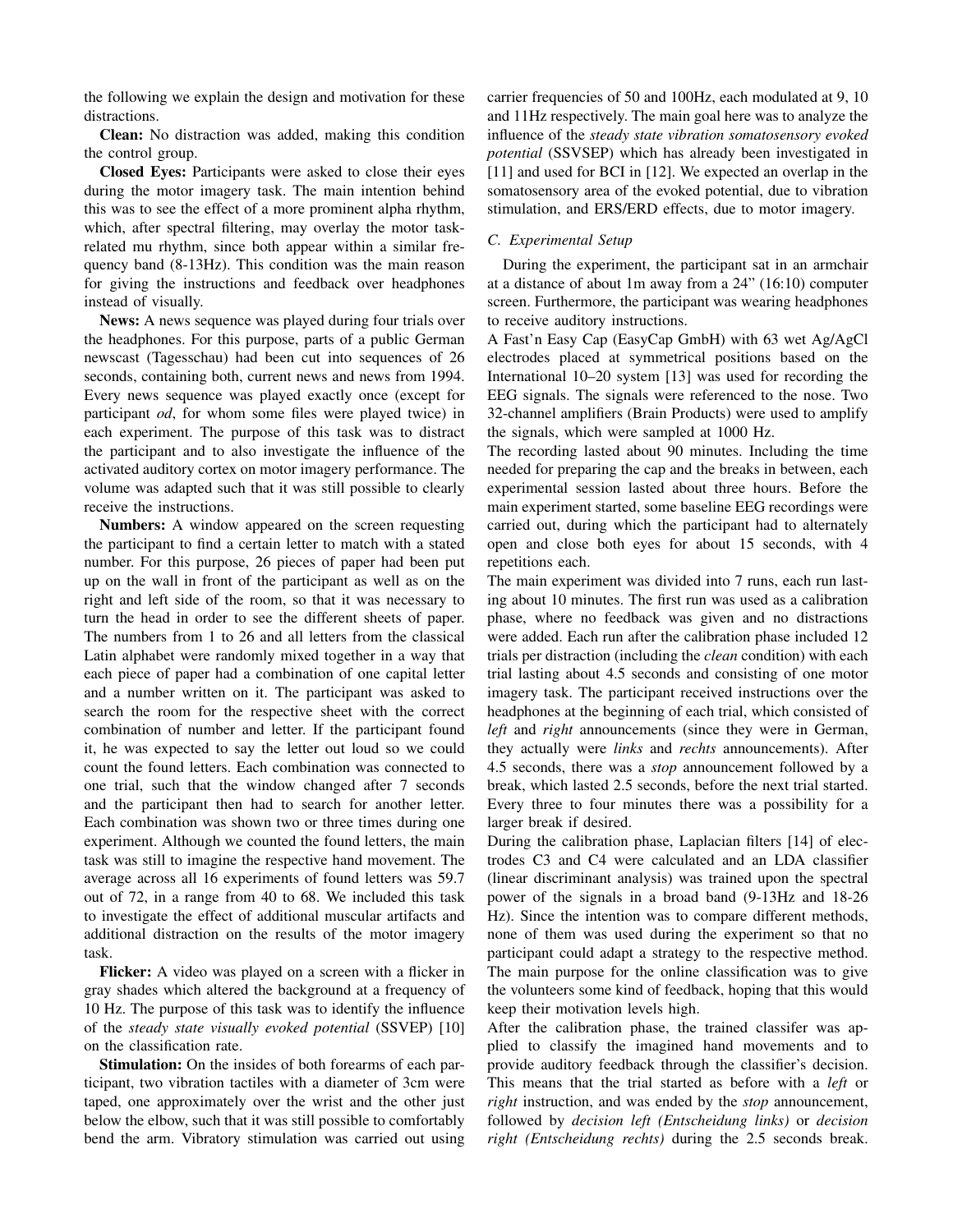<span id="page-2-0"></span>TABLE I: Mean classification accuracies for all distractions. For each experiment, the conditions with highest (bold) and lowest (red) performance rates are highlighted.

| c <sub>sp</sub> | od    | njy   | n <sub>1</sub> z | nkm   | nko   | nkq   | nkt   | $_{\rm obs}$ |
|-----------------|-------|-------|------------------|-------|-------|-------|-------|--------------|
| overall         | 93.06 | 64.58 | 74.77            | 57.87 | 74.25 | 60.55 | 68.75 | 70.14        |
| clean           | 95.83 | 76.39 | 88.89            | 63.89 | 72.22 | 63.89 | 72.22 | 80.56        |
| eyesclosed      | 95.83 | 61.11 | 81.94            | 52.78 | 69.44 | 59.72 | 76.39 | 68.06        |
| news            | 94.44 | 66.67 | 80.56            | 56.94 | 79.17 | 59.22 | 70.83 | 73.61        |
| numbers         | 84.72 | 48.61 | 52.78            | 52.78 | 76.39 | 50.00 | 62.50 | 62.50        |
| flicker         | 97.22 | 69.44 | 79.17            | 61.11 | 81.94 | 72.22 | 76.39 | 72.22        |
| stimulation     | 90.28 | 65.28 | 65.28            | 59.72 | 66.16 | 58.33 | 54.17 | 63.89        |

<span id="page-2-1"></span>

Fig. 1: Features (participant njz) of the classifications between left and right hand motor imagery (two best CSP filters) where CSP was only trained on *clean* and tested on *news* or *numbers*, respectively.

The motor imagery task during the online phase remained the same, except for the different distractions which were integrated into the trials.

## *D. Data Analysis*

For the offline analysis, the data was downsampled to 100Hz and lowpass filtered in the range of 8-30Hz. We then cut the data into epochs, from 750ms to 3500ms, referring to the onset of each trial. We used Common Spatial Patterns (CSP) [15] to extract the features (three filters per class) and to train a classifer based on LDA. Since most of the participants were using the BCI for the first time, and some tasks were rather demanding, not everyone achieved classification rates significantly higher than chance level. By applying a binomial test ( $\alpha = 0.05$ ), we determined a threshold of  $61.11\%$  over which we could assume actual BCI control. We selected the 8 experiments with classification rates higher than that threshold in the control group (*clean*) for further analysis.

# III. EVALUATION

Classification results for the different conditions are summarized in Table [I.](#page-2-0) Although all displayed participants achieved significant classification rates when no distractions were added, there were still several classification rates lower than threshold. As expected, the *numbers* task, where users not only had to concentrate on a certain number but also had to turn their head to find the number in the room, was the one where participants had the most difficulties. Meanwhile, in the *news* or the *flicker* task, almost everyone achieved a performance rate higher or equal to their overall mean. So neither the user's visual or auditory distraction, nor the changed brain signals, due to SSVEP effects or an activated auditory cortex, respectively, seem to have had a major impact on performance rates. Participant *njz* even achieved an almost 30% higher classification rate in the *news* and *flicker* tasks than in the *numbers* task. To investigate those large differences, we plotted training and testing features (see Fig. [1\)](#page-2-1), with training features only consisting of *clean* motor imagery and testing only of *news* or *numbers* motor imagery. While *news* features show similar distribution to the *clean* training features, *numbers* features demonstrate significant shifts, which are likely the reason for the resulting low classification rate.

We also classified the different distractions against each other (one CSP filter per condition), separately for both hands. To get a better understanding of the distribution shifts compared to motor imagery without distractions, we visualized the mean classification rates over all 8 experiments